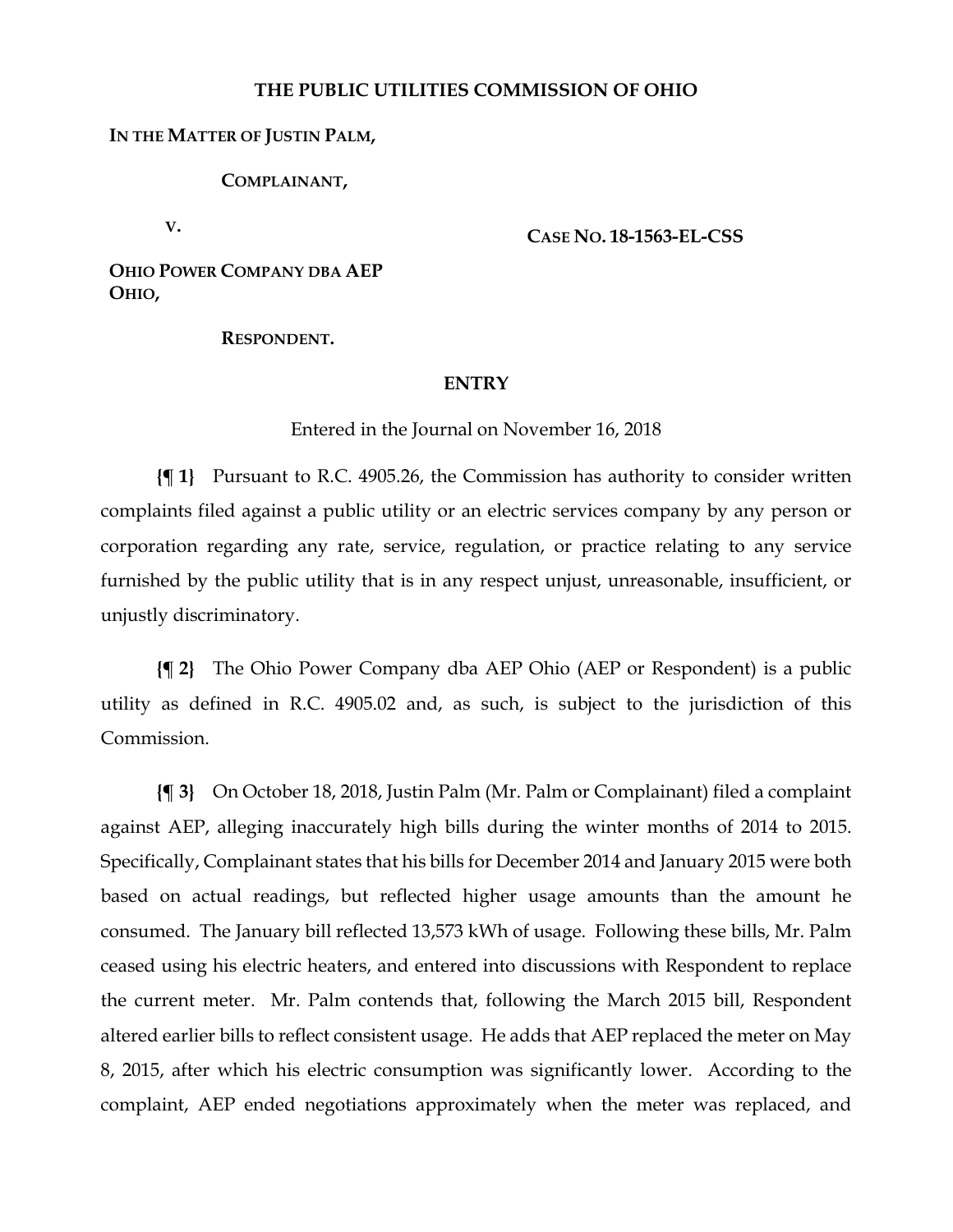Complainant received his first collections letter on May 31, 2018. Complainant states that his bills were significantly lower during the winter months of 2016. Mr. Palm seeks to have AEP remove the debts that he accrued as a result of failing to pay his allegedly high electric bills issued during winter months of 2014 to 2015.

**{¶ 4}** On November 6, 2018, AEP filed its answer. In its answer, AEP admitted that a bill was issued in January 2015 for 13,573 kWh of usage, but AEP avers that the meter was read incorrectly and the bill was later lowered to 9,308 kWh of usage. Respondent also states that Complainant's bills for December 2014 and January 2015 were based on actual readings. While Respondent admits to installing a new meter at Complainant's residence on May 8, 2015, Respondent denies that this was done at Complainant's request. AEP admits that it initiated collections activities to collect past due balances, but denies altering Complainant's bills and other allegations of Complainant. Additionally, Respondent raises several affirmative defenses and requests that the Commission dismiss the complaint with prejudice.

**{¶ 5}** The attorney examiner finds that this matter should be scheduled for a settlement conference. The purpose of the settlement conference will be to explore the parties' willingness to negotiate a resolution in lieu of an evidentiary hearing. In accordance with Ohio Adm.Code 4901-1-26, any statements made in an attempt to settle this matter without the need for an evidentiary hearing will not generally be admissible to prove liability or invalidity of a claim. An attorney examiner from the Commission's legal department will facilitate the settlement process. However, nothing prohibits any party from initiating settlement negotiations prior to the scheduled settlement conference.

**{¶ 6}** The settlement conference shall be scheduled for December 5, 2018, at 10:00 a.m. at the Commission offices, 180 East Broad Street, Columbus, Ohio 43215-3793. All parties should register at the lobby desk and then proceed to the 11th floor in order to participate in the settlement conference. The parties should bring all documents relevant to this matter. If a settlement is not reached at the conference, the attorney examiner will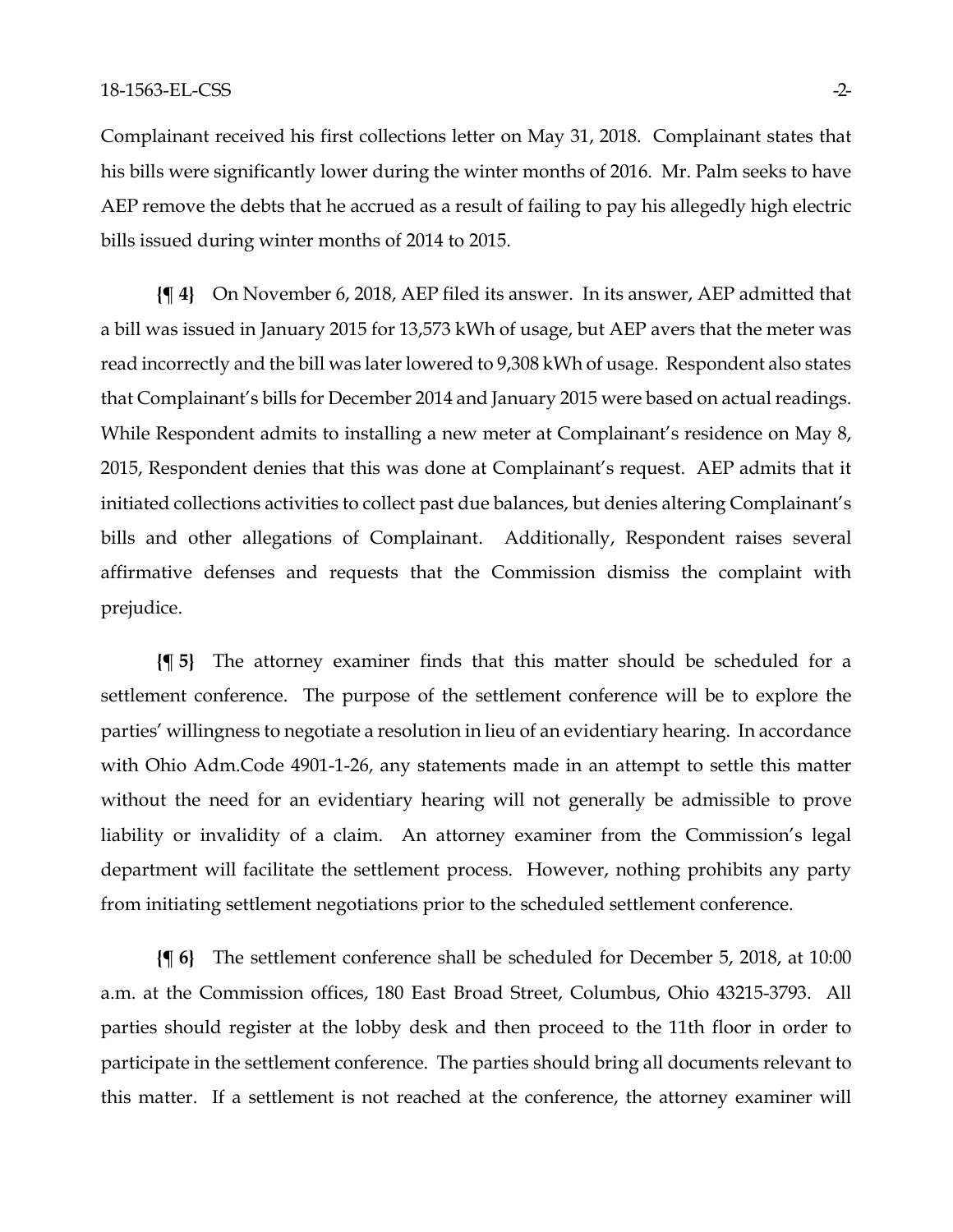conduct a discussion of procedural issues. Procedural issues for discussion may include discovery dates, possible stipulations of facts, and potential hearing dates.

**{¶ 7}** Pursuant to Ohio Adm.Code 4901-1-26(F), the representatives of the public utility shall investigate the issues raised on the complaint prior to the settlement conference, and all parties attending the conference shall be prepared to discuss settlement of the issues raised and shall have the authority to settle those issues.

**{¶ 8}** As is the case in all Commission complaint proceedings, the complainant has the burden of proving the allegations of the complaint. *Grossman v. Pub. Util. Comm.,* 5 Ohio St.2d 189, 214 N.E. 2d 666 (1966).

**{¶ 9}** It is, therefore,

**{¶ 10}** ORDERED, That a settlement conference be scheduled for December 5, 2018, at 10:00 a.m. at the Commission offices, 180 East Broad Street, Columbus, Ohio 43215-3793. It is, further,

**{¶ 11}** ORDERED, That a copy of this Entry be served upon all parties of record.

## THE PUBLIC UTILITIES COMMISSION OF OHIO

*/s/James M. Lynn*

By: James M. Lynn Attorney Examiner

JRJ/hac